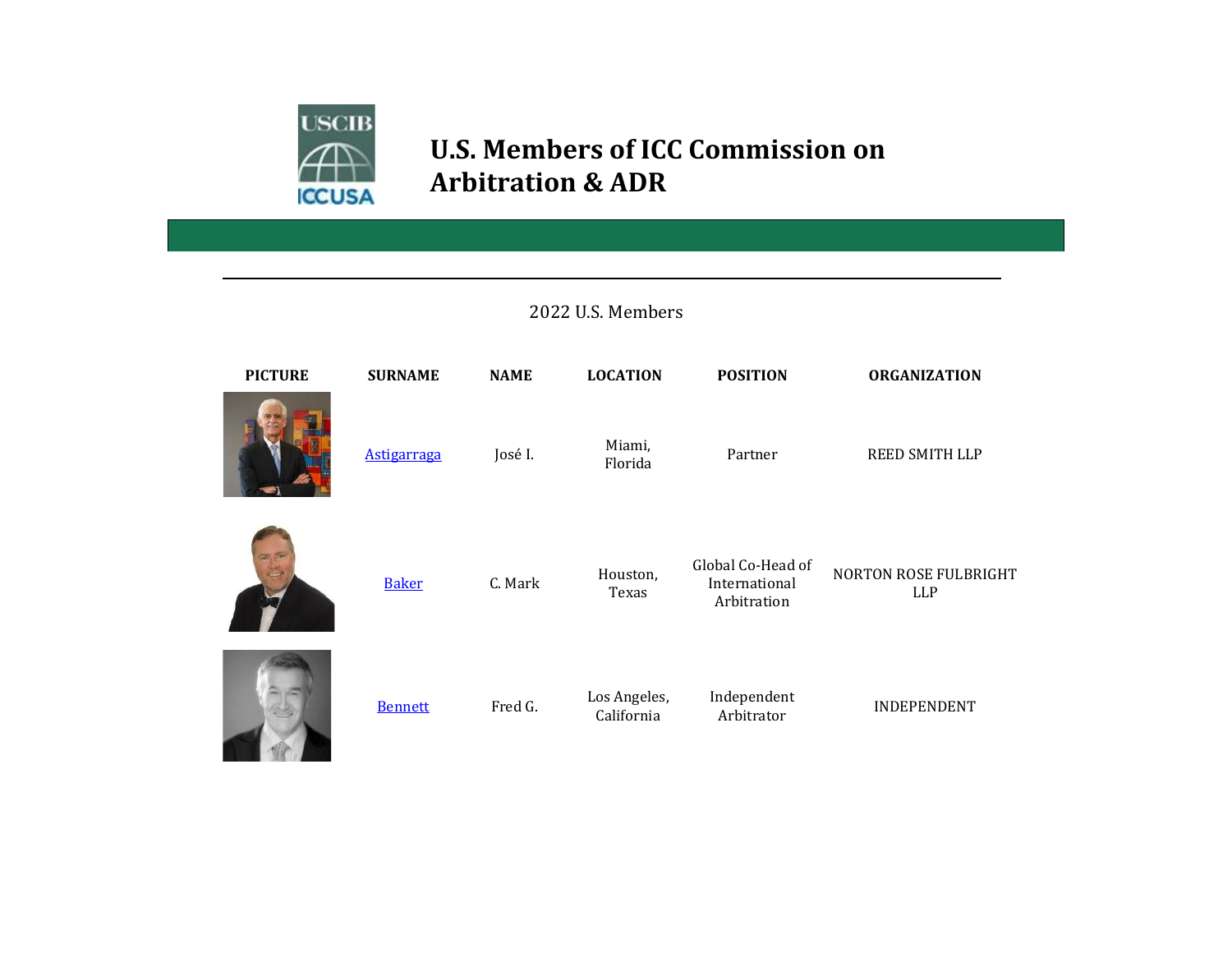| <b>PICTURE</b> | <b>SURNAME</b> | <b>NAME</b>  | <b>LOCATION</b>       | <b>POSITION</b>                                               | <b>ORGANIZATION</b>                            |
|----------------|----------------|--------------|-----------------------|---------------------------------------------------------------|------------------------------------------------|
|                | <b>Bermann</b> | George A.    | New York,<br>New York | Professor of Law                                              | <b>COLUMBIA LAW SCHOOL</b>                     |
|                | Cheng          | Tai-Heng     | New York,<br>New York | Partner                                                       | SIDLEY AUSTIN LLP                              |
|                | <b>Doerre</b>  | Laura        | Arlington,<br>Texas   | <b>Executive Vice</b><br>President,<br><b>General Counsel</b> | <b>SIX FLAGS</b>                               |
|                | Elul           | Hagit Muriel | New York,<br>New York | Partner                                                       | <b>HUGHES HUBBARD &amp; REED</b><br><b>LLP</b> |
|                | <b>Fucci</b>   | Frederick R. | New York,<br>New York | Arbitrator                                                    | FUCCI LAW AND & ADR,<br><b>PLLC</b>            |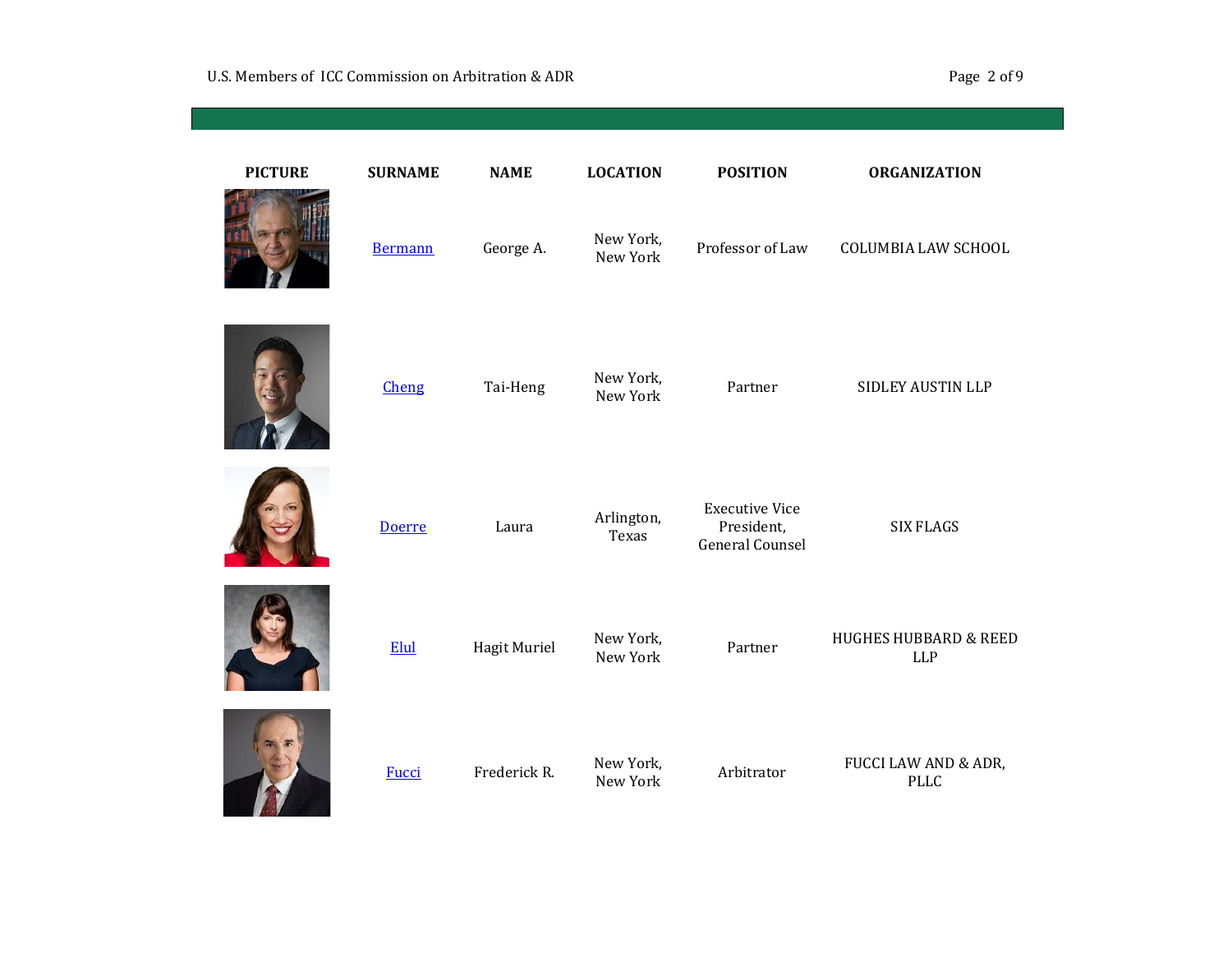| <b>PICTURE</b> | <b>SURNAME</b>  | <b>NAME</b> | <b>LOCATION</b>               | <b>POSITION</b>    | <b>ORGANIZATION</b>                                           |
|----------------|-----------------|-------------|-------------------------------|--------------------|---------------------------------------------------------------|
|                | Goldsmith       | Aren        | Paris,<br>France              | Senior Director    | ORACLE CORPORATION                                            |
|                | Greenblatt      | Jonathan L. | New York/<br>Washington<br>DC | Partner            | J. GREENBLATT<br><b>INTERNATIONAL DISPUTES</b><br><b>PLLC</b> |
|                | Grubbs          | Shelby      | New York,<br>New York         | Managing<br>Member | <b>GRUBBS ADR LLC</b>                                         |
|                | <b>Hioureas</b> | Christina   | New York,<br>New York         | Partner, Chair     | <b>FOLEY HOAG LLP</b>                                         |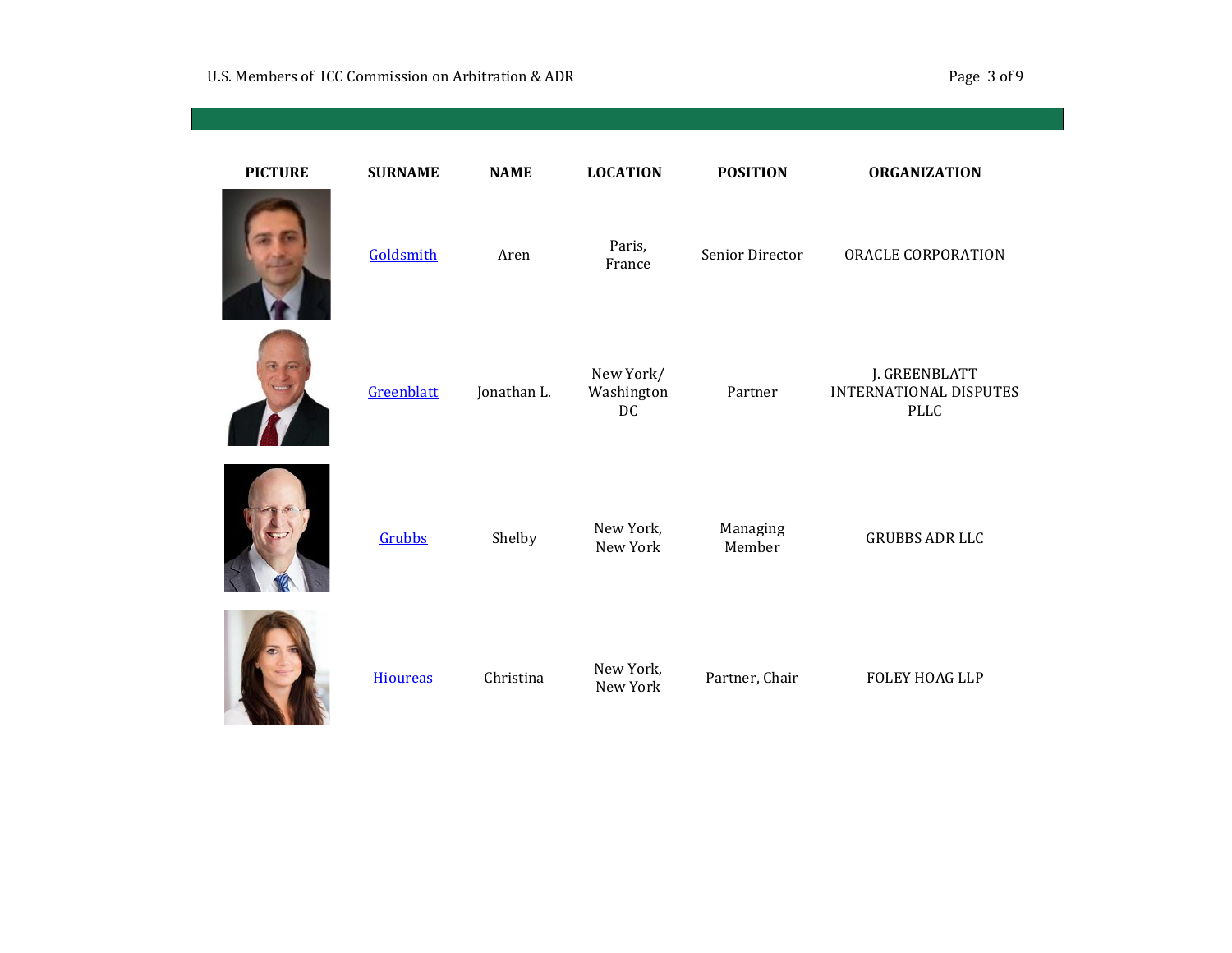| <b>PICTURE</b> | <b>SURNAME</b> | <b>NAME</b>  | <b>LOCATION</b>       | <b>POSITION</b> | <b>ORGANIZATION</b>            |
|----------------|----------------|--------------|-----------------------|-----------------|--------------------------------|
|                | Hodgson        | Mélida       | New York,<br>New York | Partner         | <b>ARNOLD &amp; PORTER LLP</b> |
|                | <b>Howes</b>   | Ted B.       | New York,<br>New York | Partner         | <b>MAYER BROWN LLP</b>         |
|                | <b>King</b>    | <b>Brian</b> | New York/<br>London   | Arbitrator      | INDEPENDENT                    |
|                | Lahlou         | Yasmin       | Paris,<br>France      | Partner         | <b>CHAFTEZ LINDSEY</b>         |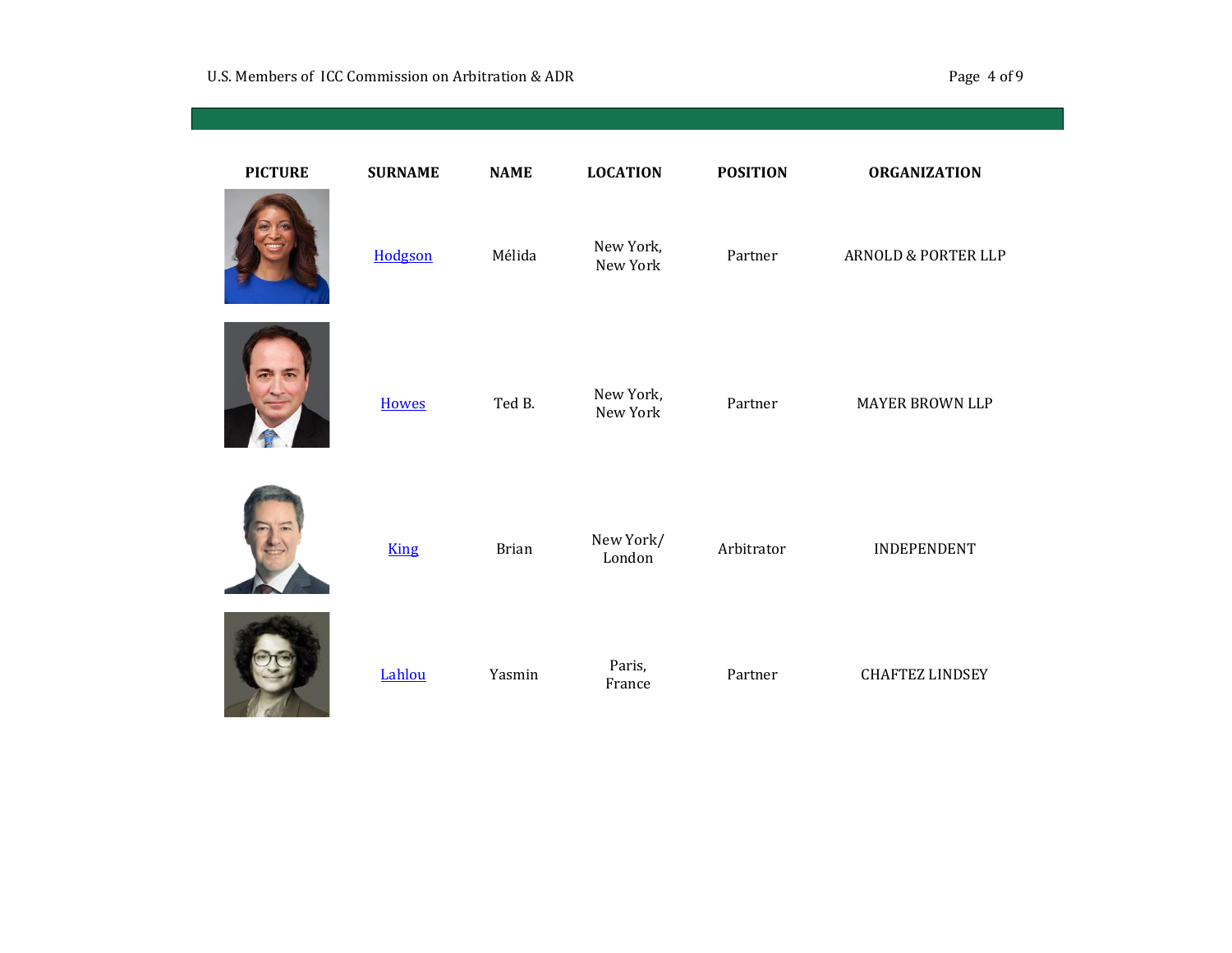| <b>PICTURE</b> | <b>SURNAME</b> | <b>NAME</b> | <b>LOCATION</b>                  | <b>POSITION</b> | <b>ORGANIZATION</b>                       |
|----------------|----------------|-------------|----------------------------------|-----------------|-------------------------------------------|
|                | Lowe           | John        | Neuilly sur<br>Seine/New<br>York | Arbitrator      | <b>LOWE ARBITRATION</b>                   |
|                | Marchili       | Silvia      | Houston,<br>Texas                | Partner         | <b>WHITE &amp; CASE LLP</b>               |
|                | Morril         | Mark        | New York,<br>New York            | President       | MORRILADR LLC                             |
|                | Mouawad        | Caline      | New York,<br>New York            | Partner         | <b>CHAFFETZ LINDSEY LLP</b>               |
|                | O'Brien        | William T.  | Washington,<br>D.C.              | Partner         | <b>EVERSHEDS SUTHERLAND</b><br><b>LLP</b> |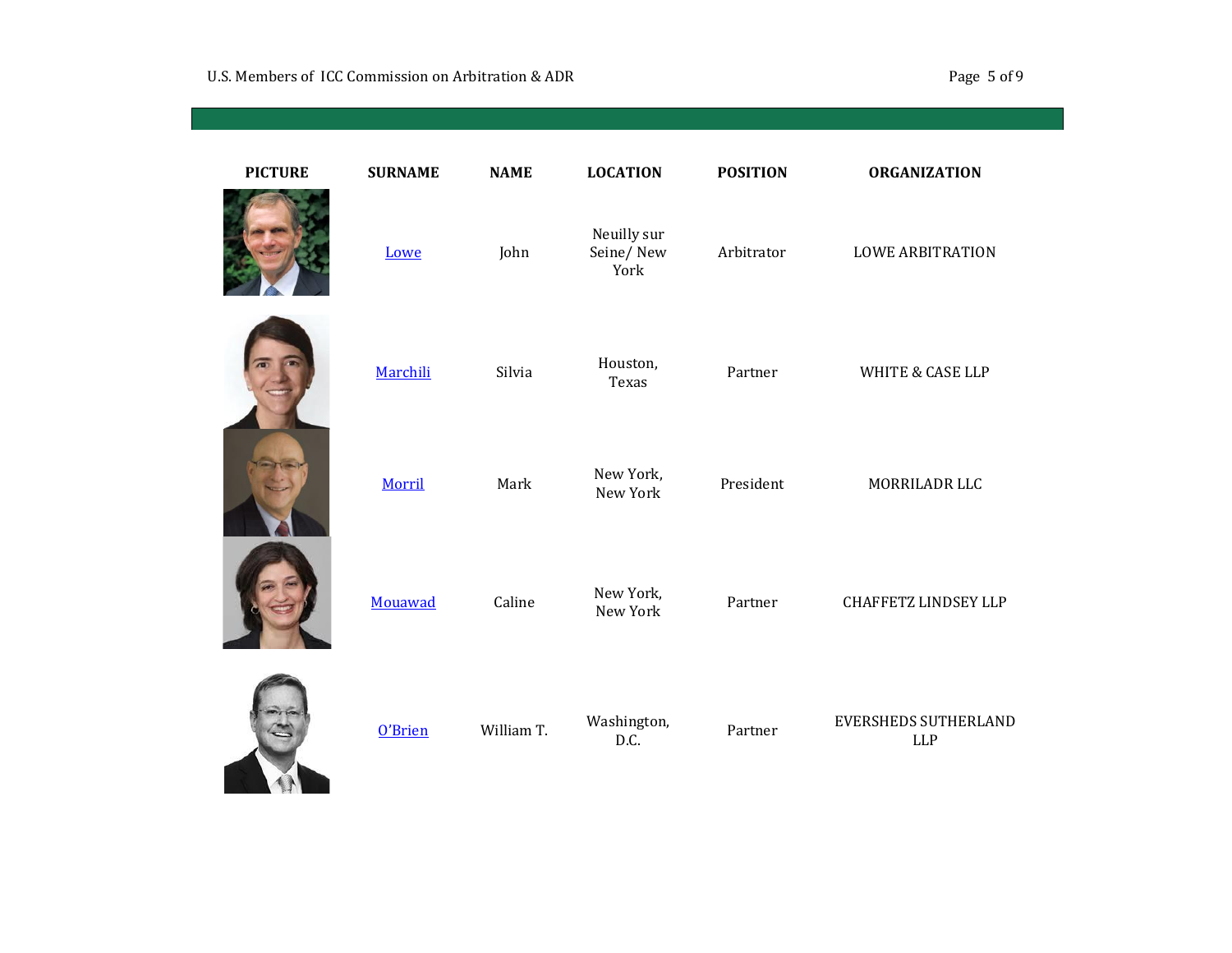| <b>PICTURE</b> | <b>SURNAME</b> |
|----------------|----------------|
|                | O'Donnell      |
| 'n.            | O'Naghten      |
|                | Perez          |
|                | Pierce         |
|                |                |

W

| <b>PICTURE</b> | <b>SURNAME</b> | <b>NAME</b> | <b>LOCATION</b>       | <b>POSITION</b>           | <b>ORGANIZATION</b>                            |
|----------------|----------------|-------------|-----------------------|---------------------------|------------------------------------------------|
|                | O'Donnell      | Soledad     | Chicago,<br>Illinois  | Senior Counsel            | BAXTER INTERNATIONAL,<br>INC.                  |
| ٠c.            | O'Naghten      | Luis M.     | Miami,<br>Florida     | Partner                   | <b>HUGHES HUBBARD &amp; REED</b><br><b>LLP</b> |
|                | Perez          | Eridania    | New York,<br>New York | <b>Special Counsel</b>    | <b>KENNEDYS LAW LLP</b>                        |
|                | Pierce         | John V.H.   | New York/<br>London   | Partner                   | <b>WILMER HALE</b>                             |
|                | Polebaum       | Elliot E.   | Washington,<br>DC     | Independent<br>Arbitrator | POLEBAUM ARBITRATION                           |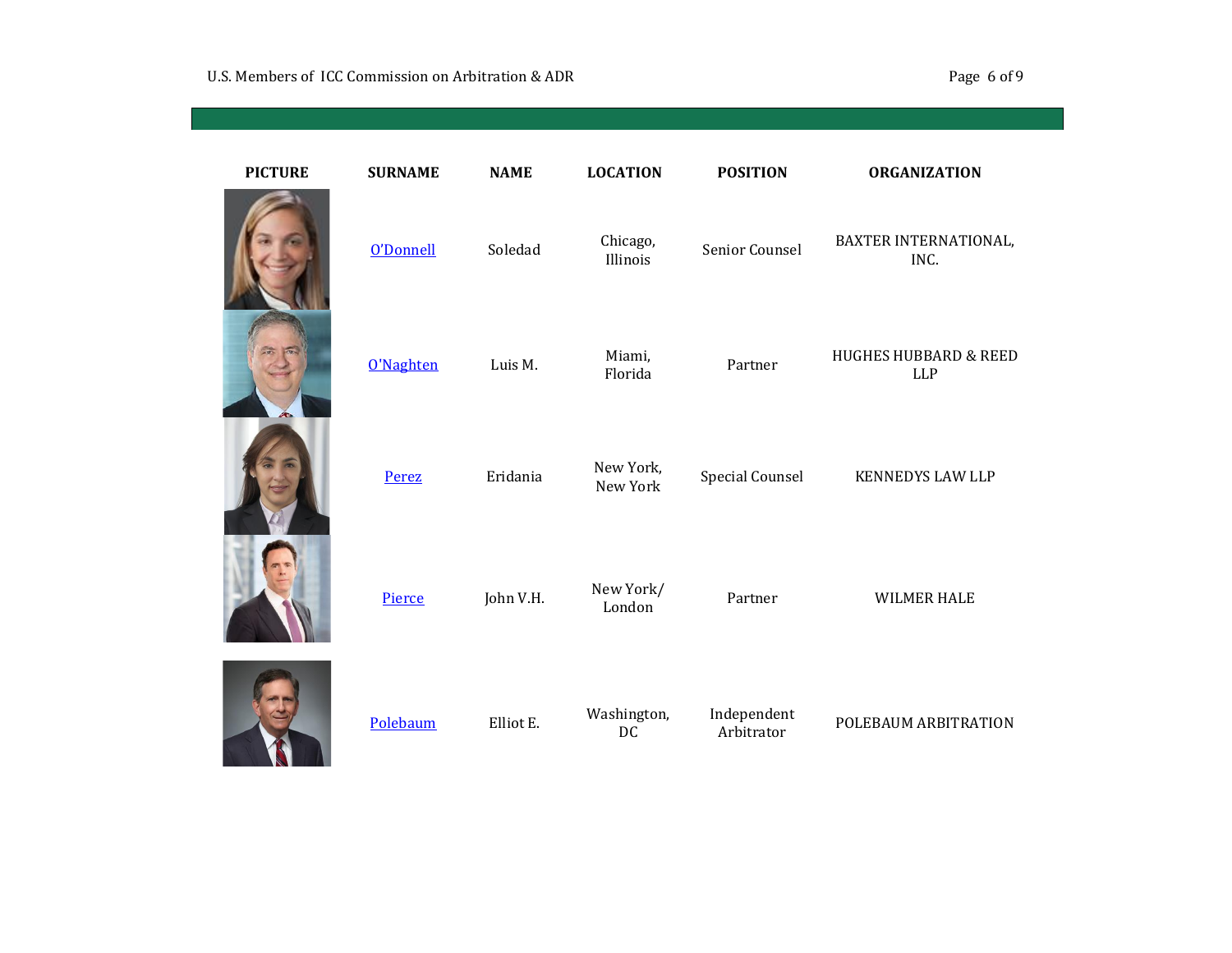| <b>PICTURE</b> | <b>SURNAME</b> | <b>NAME</b> | <b>LOCATION</b>           | <b>POSITION</b>           | <b>ORGANIZATION</b>                           |
|----------------|----------------|-------------|---------------------------|---------------------------|-----------------------------------------------|
|                | Reichert       | Douglas     | Geneva,<br>Switzerland    | Independent<br>Arbitrator | <b>INDEPENDENT</b>                            |
|                | Reid           | Natalie     | New York,<br>New York     | Partner                   | <b>DEBEVOISE &amp; PLIMPTON</b><br><b>LLP</b> |
|                | Sahani         | Victoria    | Phoenix,<br>Arizona       | Associate Dean            | SANDRA DAY O'CONNOR<br><b>COLLEGE OF LAW</b>  |
|                | <b>Schaner</b> | Lawrence    | Chicago,<br>Illinois      | Founder                   | <b>SCHANER DISPUTE</b><br>RESOLUTON LLC       |
|                | Schwartz       | Eric A.     | New York/<br>Paris/London | Arbitrator                | <b>SCHWARTZ ARBITRATION</b>                   |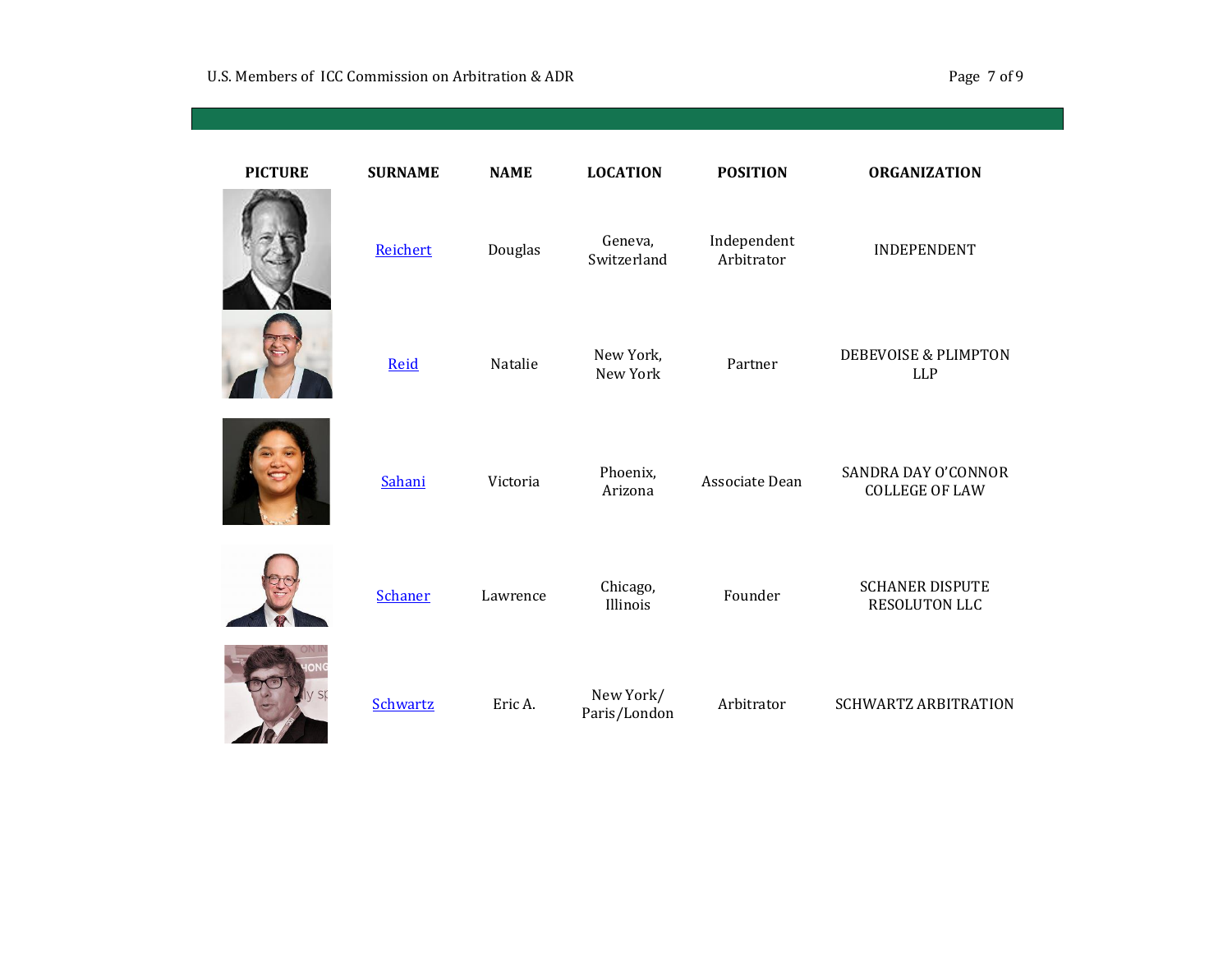| <b>PICTURE</b> | <b>SURNAME</b>     | <b>NAME</b>    | <b>LOCATION</b>                 | <b>POSITION</b>                           | <b>ORGANIZATION</b>                               |
|----------------|--------------------|----------------|---------------------------------|-------------------------------------------|---------------------------------------------------|
|                | Seppälä            | Christopher R. | Paris,<br>France                | Partner                                   | <b>WHITE &amp; CASE LLP</b>                       |
|                | Sicard-<br>Mirabal | Josefa         | New York/<br>New York           | Independent<br>Arbitrator                 | SICARDI-MIRABAL ADR                               |
|                | Smith              | Stephen E.     | Denver,<br>Colorado             | Independent<br>Arbitrator and<br>Mediator | STEVE SMITH ADR LLC                               |
|                | Smith              | Steven L.      | San<br>Francisco,<br>California | Counsel                                   | <b>JONES DAY</b>                                  |
|                | Whitesell          | Anne-Marie     | Washington,<br>DC               | Professor and<br>Director                 | <b>GEORGETOWN UNIVERSITY</b><br><b>LAW CENTER</b> |